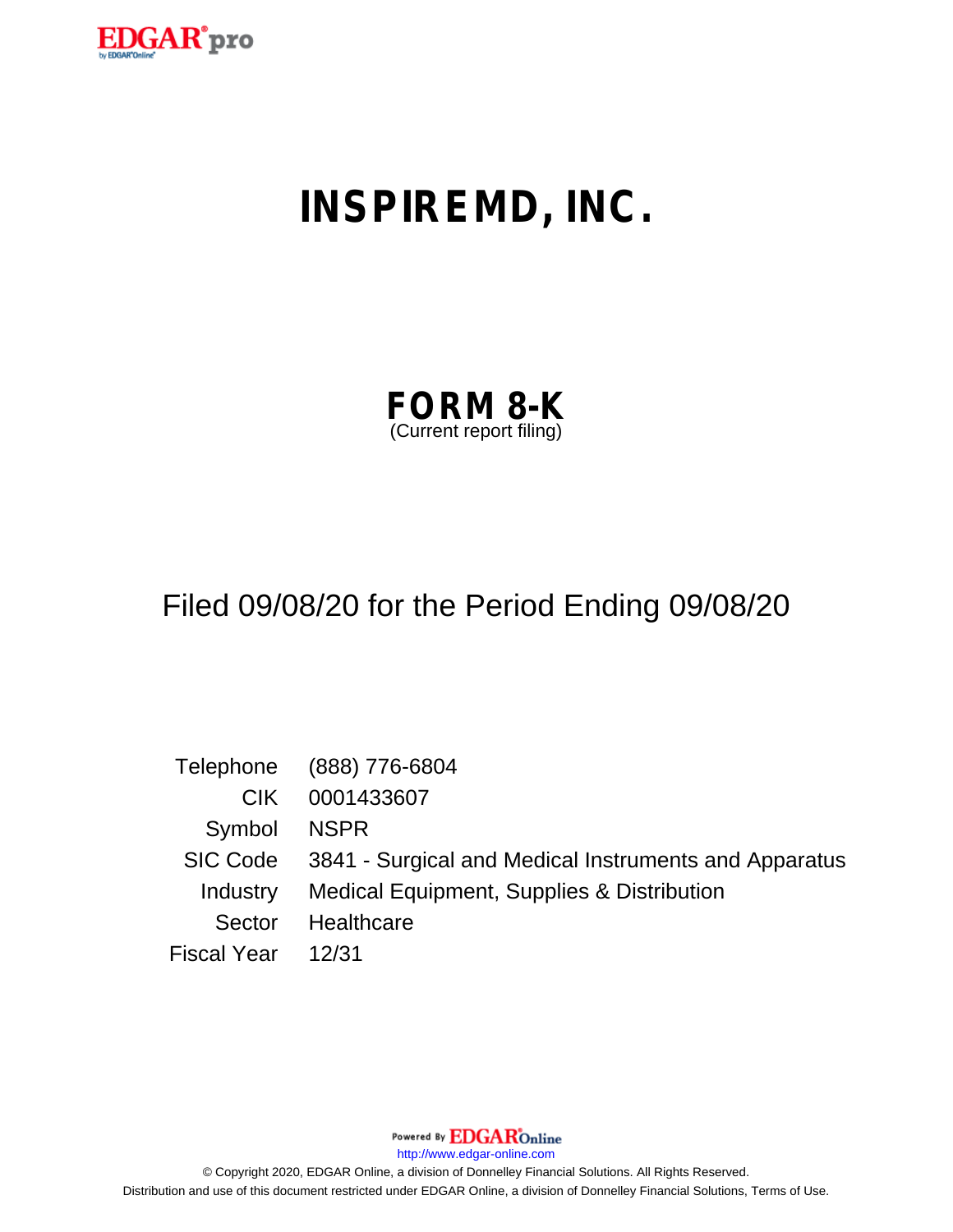## **UNITED STATES SECURITIES AND EXCHANGE COMMISSION**

**Washington, D.C. 20549**

#### **FORM 8-K**

#### **CURRENT REPORT**

**Pursuant to Section 13 or 15(d) of the Securities Exchange Act of 1934**

**Date of Report (Date of earliest event reported):** September 8, 2020

## **InspireMD, Inc.**

(Exact name of registrant as specified in its charter)

**Delaware 001-35731 26-2123838**

(State or other jurisdiction of incorporation)

File Number)

(Commission (IRS Employer Identification No.)

**4 Menorat Hamaor St. Tel Aviv, Israel 6744832**

(Address of principal executive offices) (Zip Code)

**(888) 776-6804**

(Registrant's telephone number, including area code)

**N/A**

(Former Name or former address, if changed since last report)

Check the appropriate box below if the Form 8-K filing is intended to simultaneously satisfy the filing obligation of the registrant under any of the following provisions:

[ ] Written communications pursuant to Rule 425 under the Securities Act (17 CFR 230.425)

[ ] Soliciting material pursuant to Rule 14a-12 under the Exchange Act (17 CFR 240.14a-12)

[ ] Pre-commencement communications pursuant to Rule 14d-2(b) under the Exchange Act (17 CFR 240.14d-2(b))

[ ] Pre-commencement communications pursuant to Rule 13e-4(c) under the Exchange Act (17 CFR 240.13e-4(c))

Securities registered pursuant to Section 12(b) of the Act:

|                                                              | Name of exchange on      |                  |  |
|--------------------------------------------------------------|--------------------------|------------------|--|
| Title of each class                                          | <b>Frading Symbol(s)</b> | which registered |  |
| Common Stock, par value \$0.0001 per share                   | NSPR                     | NYSE American    |  |
| Warrants, exercisable for one share of Common Stock          | NSPR WS                  | NYSE American    |  |
| Series B Warrants, exercisable for one share of Common Stock | NSPR.WSB                 | NYSE American    |  |

Indicate by check mark whether the registrant is an emerging growth company as defined in Rule 405 of the Securities Act of 1933 (§230.405 of this chapter) or Rule 12b-2 of the Securities Exchange Act of 1934 (§240.12b-2 of this chapter).

Emerging growth company [ ]

If an emerging growth company, indicate by check mark if the registrant has elected not to use the extended transition period for complying with any new or revised financial accounting standards provided pursuant to Section 13(a) of the Exchange Act. [ ]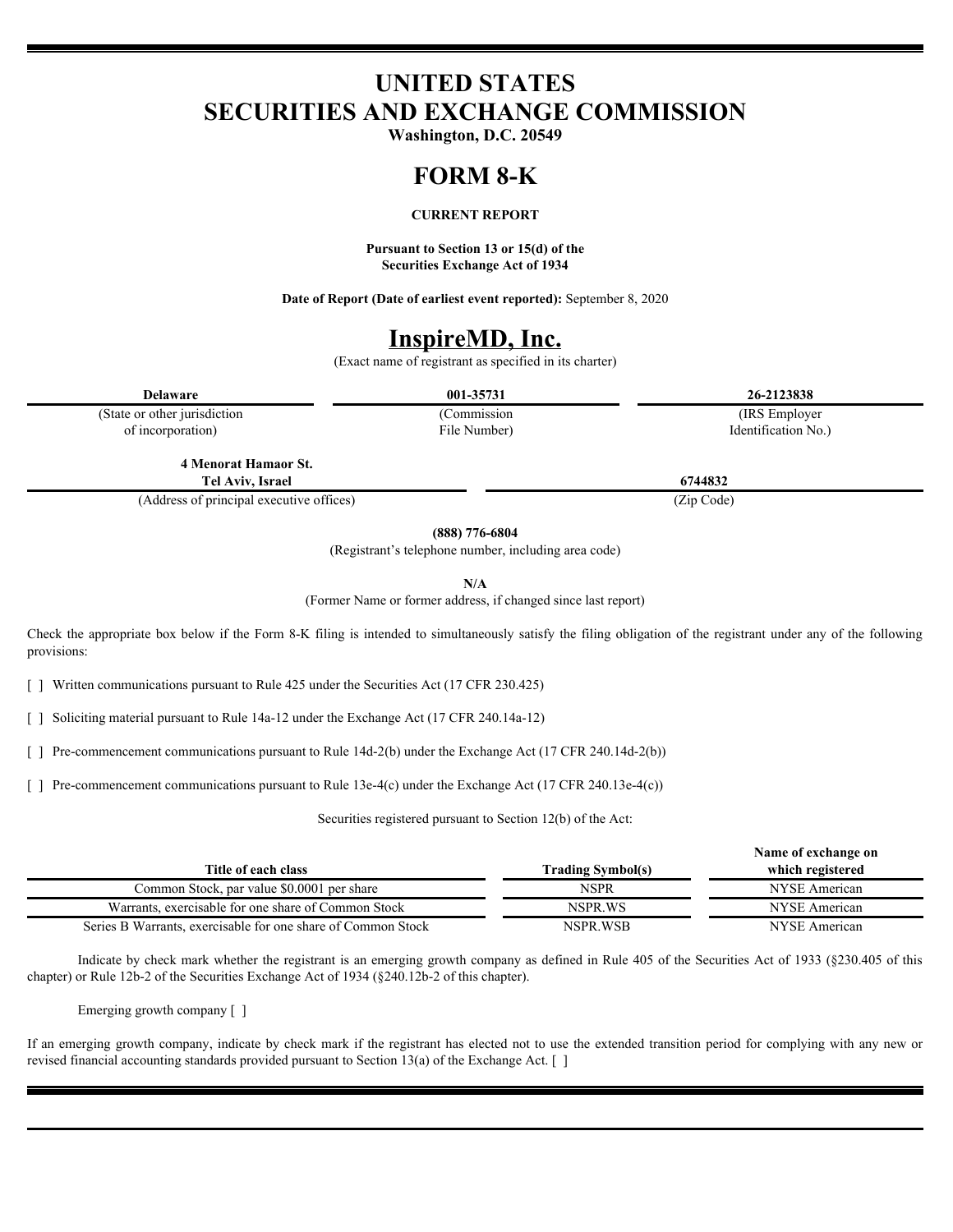### **Item 8.01 Other Events.**

On September 8, 2020, InspireMD, Inc. (the "Company") issued a press release reporting that it has received approval from the U.S. Food and Drug Administration (FDA) of its Investigation Device Exemption (IDE), thereby allowing the Company to proceed with a pivotal study of its CGuard™ Carotid Stent System, CARENET-III, for prevention of stroke in patients in the United States.

A copy of the press release is attached hereto as Exhibit 99.1 and is incorporated herein by reference.

### **Item 9.01 Financial Statements and Exhibits.**

(d) Exhibits

| Exhibit       |                                              |  |
|---------------|----------------------------------------------|--|
| <b>Number</b> | <b>Description</b>                           |  |
| 99.1          | <b>Press release dated September 8, 2020</b> |  |

-2-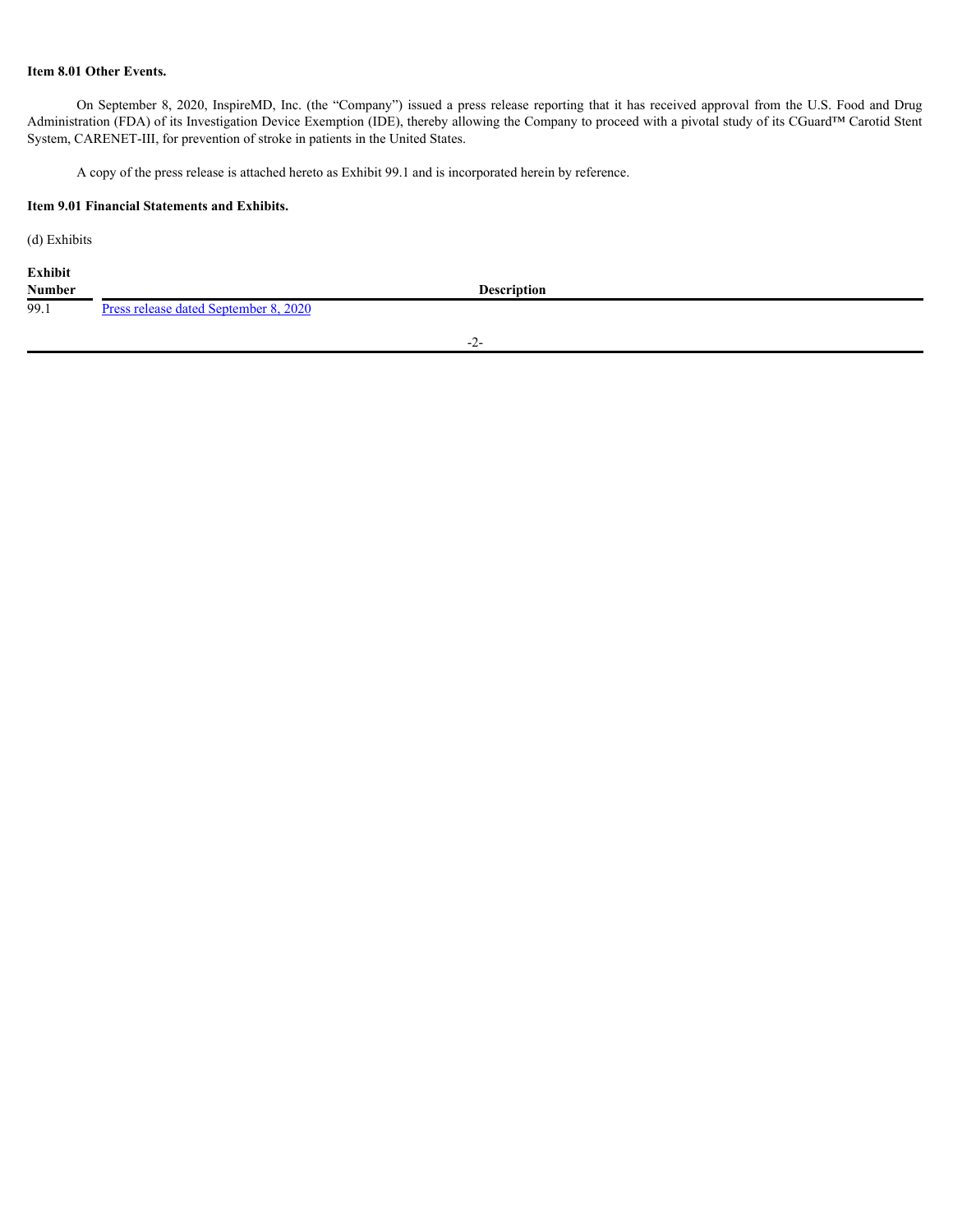### **SIGNATURES**

Pursuant to the requirements of the Securities Exchange Act of 1934, as amended, the registrant has duly caused this report to be signed on its behalf by the undersigned hereunto duly authorized.

**InspireMD, Inc.** Date: September 8, 2020 By: */s/ Craig Shore* Name: Craig Shore Title: Chief Financial Officer -3-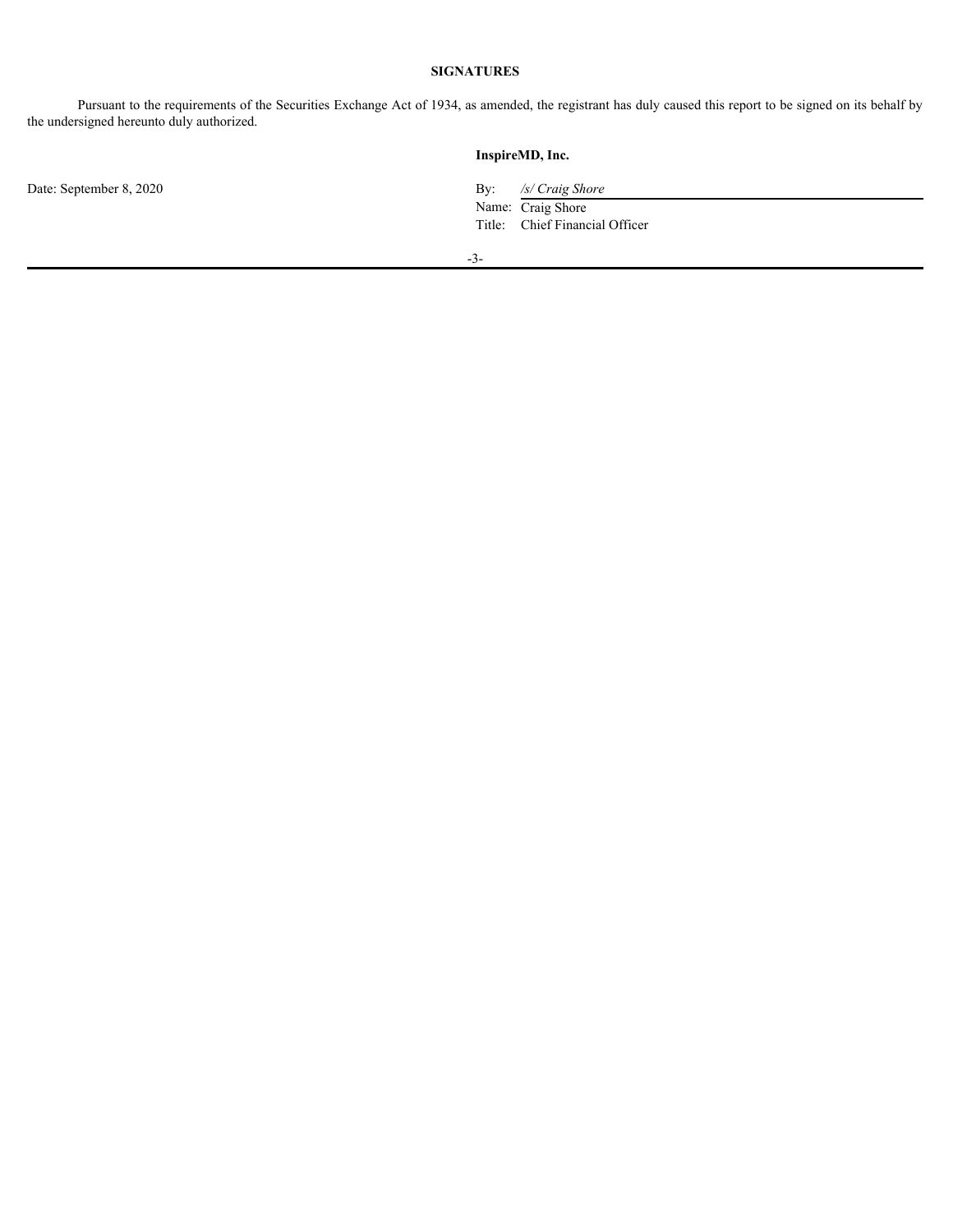

#### **InspireMD Announces Approval of Investigational Device Exemption (IDE) for Pivotal Study of CGuard Carotid Stent System**

### *IDE Approval to Pave the Way for Pivotal Study of CGuard System for Carotid Artery Disease and Stroke Prevention in the United States*

**Tel Aviv, Israel — September 8, 2020** – InspireMD, Inc. (NYSE American: NSPR), the developer of the CGuard™ Embolic Prevention System (EPS) for the approval for the company to proceed with a pivotal study of the CGuard™ Carotid Stent System, CARENET-III, for prevention of stroke in patients in the United States.

**Exhibit 99.1**<br> **Exhibit 99.1**<br> **InspireVID** Announces Approval of Investigational Device Exemption (IDE) for Pivotal Study of CGuard Carotid Stent System<br> *IDE Approval to Pave the Way for Pivotal Study of CGuard System* "This is a key milestone in the history of our company as it helps pave the way for us to initiate a clinical trial of CGuard EPS for addressing Carotid Artery Disease and preventing stroke in the United States market. This will be the first U.S.-based study of CGuard which is a cornerstone of our global expansion plans," said Marvin Slosman, InspireMD's CEO. "A pivotal trial of this kind requires significant preparation and allocation of resources and we have already begun to move pieces into place in order to plan the initiation of our CARENET-III study. The FDA approval of the IDE represents an important step in enabling us to Exhibit 99.1<br>
ImpireMD Announces Approval of Investigational Device Exemption (IDE) for Fivotal Study of CGuard Carotid Stett System<br>
Tel Aviv, Israel — September 8, 2020 - InspireMD, Inc. (NYSE: American NSPR), the devel worldwide, and a cost burden of more than \$34 billion in the U.S. alone."

The CARENET-III study would be a 315-subject study with up to 40 U.S. institutions. The company will provide additional details as plans advance.

#### **About the CGuard® EPS**

<span id="page-4-0"></span>**Exhibit 99.1**<br> **Examples Approved and Protection Bureau Protection IP (Section 1997) CCount System Carolic Section System CEO**<br> **Example Carolic Array Disease and Stroke Protection in the United States of Count of Embo** protection from peri-procedural and post-procedural embolic events caused by plaque prolapse through the stent strut that can lead to stroke. CGuard's unique MicroNet® technology mitigates the prolapse and associated embolization and has shown superior clinical outcomes for patients against alternative carotid stent **THE SPIT CONTENT AND THE CONVENTION CONVENTION CONVENTION (CONVENTION OF THE CONVENTION CONVENTION CONVENTION CONVENTION (CONVENTION CONVENTION CONVENTION CONVENTION (CONVENTION CONVENTION CONVENTION (CONVENTION CONVENTI** CGuard™ has created a new dimension in the protected treatment of carotid artery disease with the potential to truly establish a new standard of care for the management of carotid artery disease and stroke prevention.

#### **About InspireMD, Inc.**

InspireMD seeks to utilize its proprietary MicroNet® technology to make its products the industry standard for carotid stenting by providing outstanding acute results and durable stroke free long-term outcomes.

InspireMD's common stock is quoted on the NYSE American under the ticker symbol NSPR and certain warrants are quoted on the NYSE American under the ticker symbol NSPR.WS and NSPR.WSB.